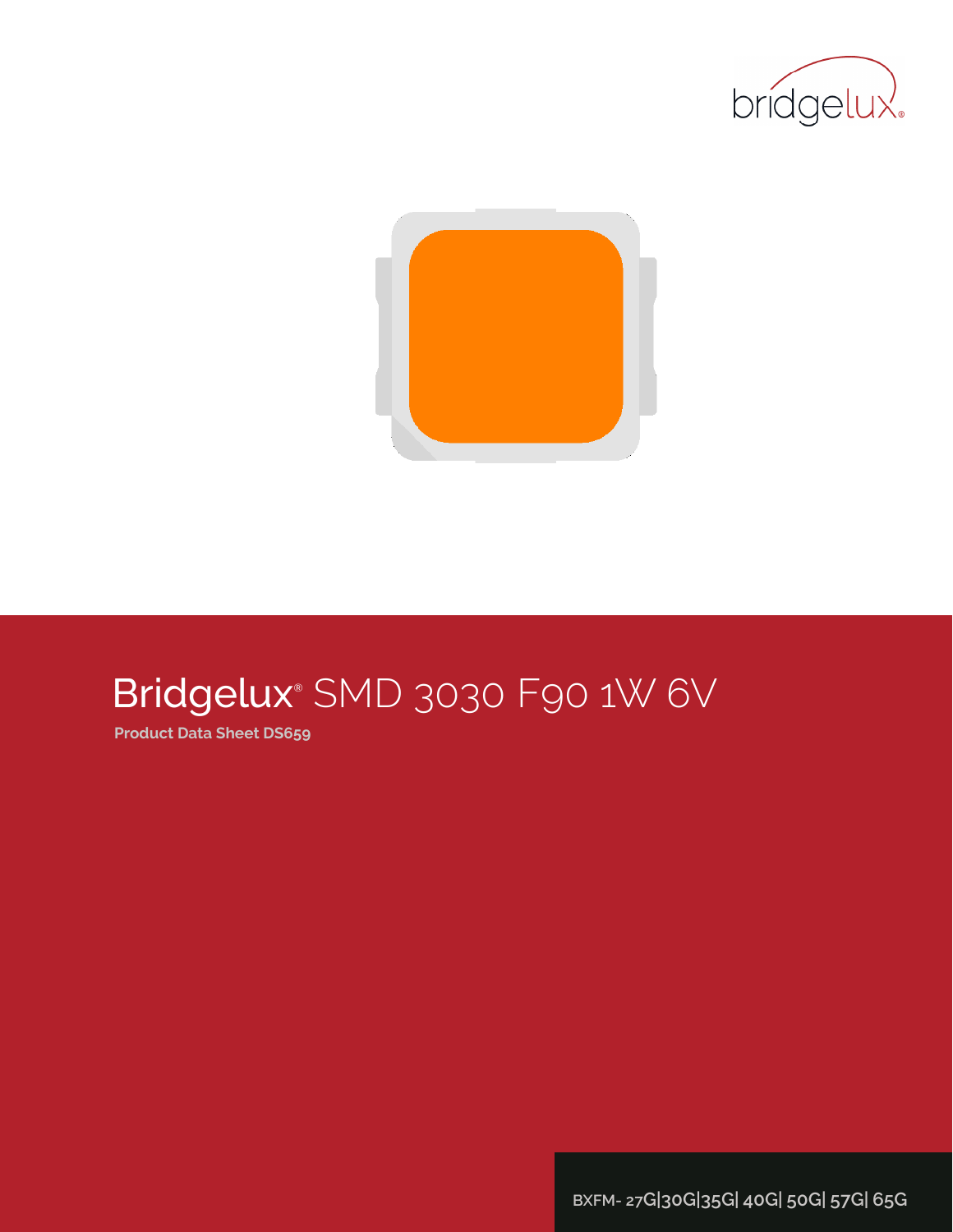# D3030 **JNS**



## Introduction

Bridgelux F90 Series combine unique phosphor and packaging technology to achieve today's CRI80 LED flux with a CRI of 90. It can be incorporated in virtually any luminaire (such as linear lamps, downlights, spotlights, high-bay) and can increase the vividness of strong red colors which is particularly desirable in retail applications. • Contract the chinology to achieved and the star and the star of desirable in retail as<br>
• Ease of design a<br>
• Contract of design a<br>
• Compliant with e<br>
• Compliant with e<br>
• Design flexibility

#### **Features**

- Industry-standard 3030 footprint
- 5 bin color control
- Enables 3- and 6-step MacAdam ellipse custom binning kits
- RoHS compliant and lead free
- Multiple CCT configurations for a wide range of lighting applications

#### **Benefits**

- Lower operating and manufacturing cost
- Ease of design and rapid go-to-market
- Uniform, consistent white light
- Reliable and constant white point
- Compliant with environmental standards
- · Design flexibility

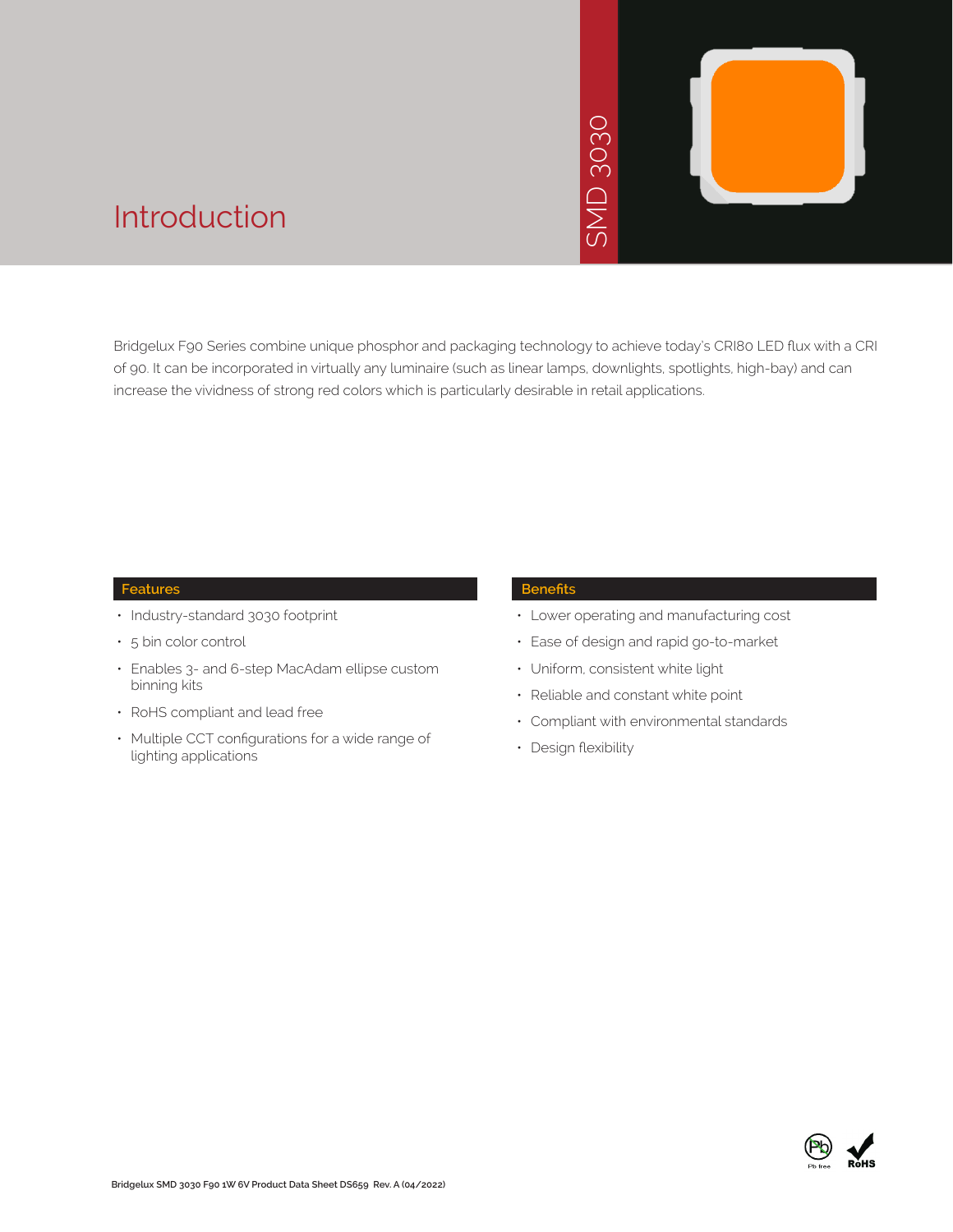# **Contents**

| Product Feature Map               | $\overline{c}$ |
|-----------------------------------|----------------|
| Product Nomenclature              | $\overline{c}$ |
| <b>Product Test Conditions</b>    | $\overline{c}$ |
| Product Selection Guide           | 3              |
| <b>Electrical Characteristics</b> | $\overline{4}$ |
| Absolute Maximum Ratings          | 5              |
| <b>Product Bin Definitions</b>    | 6              |
| Performance Curves                | 9              |
| <b>Typical Radiation Pattern</b>  | 12             |
| Typical Color Spectrum            | 13             |
| <b>Mechanical Dimensions</b>      | 14             |
| Reliability                       | 15             |
| <b>Reflow Characteristics</b>     | 16             |
| Packaging                         | 17             |
| Design Resources                  | 19             |
| Precautions                       | 19             |
| <b>Disclaimers</b>                | 19             |
| About Bridgelux                   | 20             |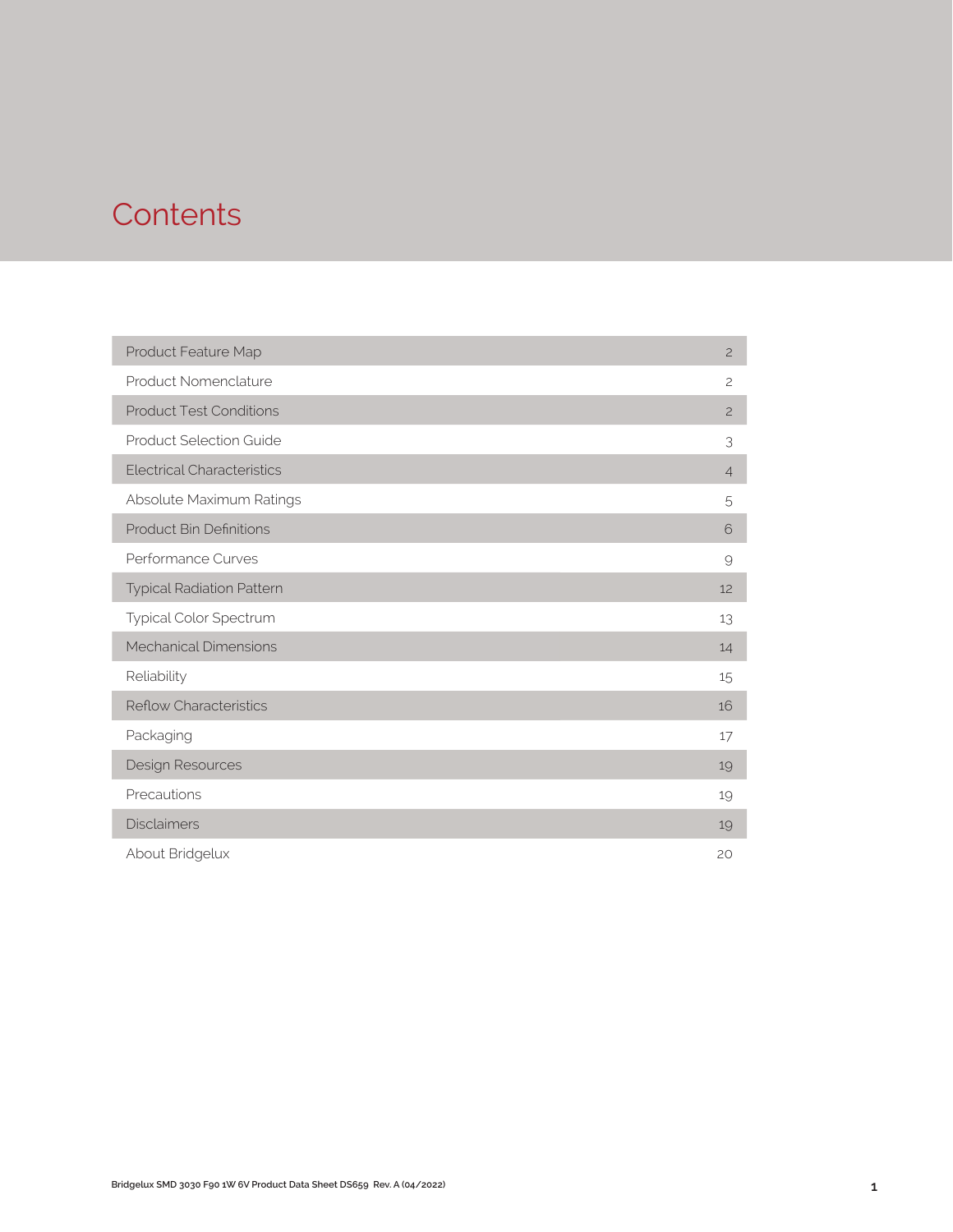# Product Feature Map

Bridgelux SMD LED products come in industry standard package sizes and follow ANSI binning standards. These LEDs are optimized for cost and performance, helping to ensure highly competitive system lumen per dollar performance while addressing the stringent efficacy and reliability standards required for modern lighting applications.





#### **Product Test Conditions**

Bridgelux SMD 3030 LEDs are tested and binned with a 10ms pulse of 150mA at T<sub>j</sub> (junction temperature)=T<sub>sp</sub> (solder point temperature) =25°C. Forward voltage and luminous flux are binned at a  $\mathsf{T}_{\mathsf{j}}\mathsf{-}\mathsf{T}_{\mathsf{sp}}\mathsf{=}$ 25°C.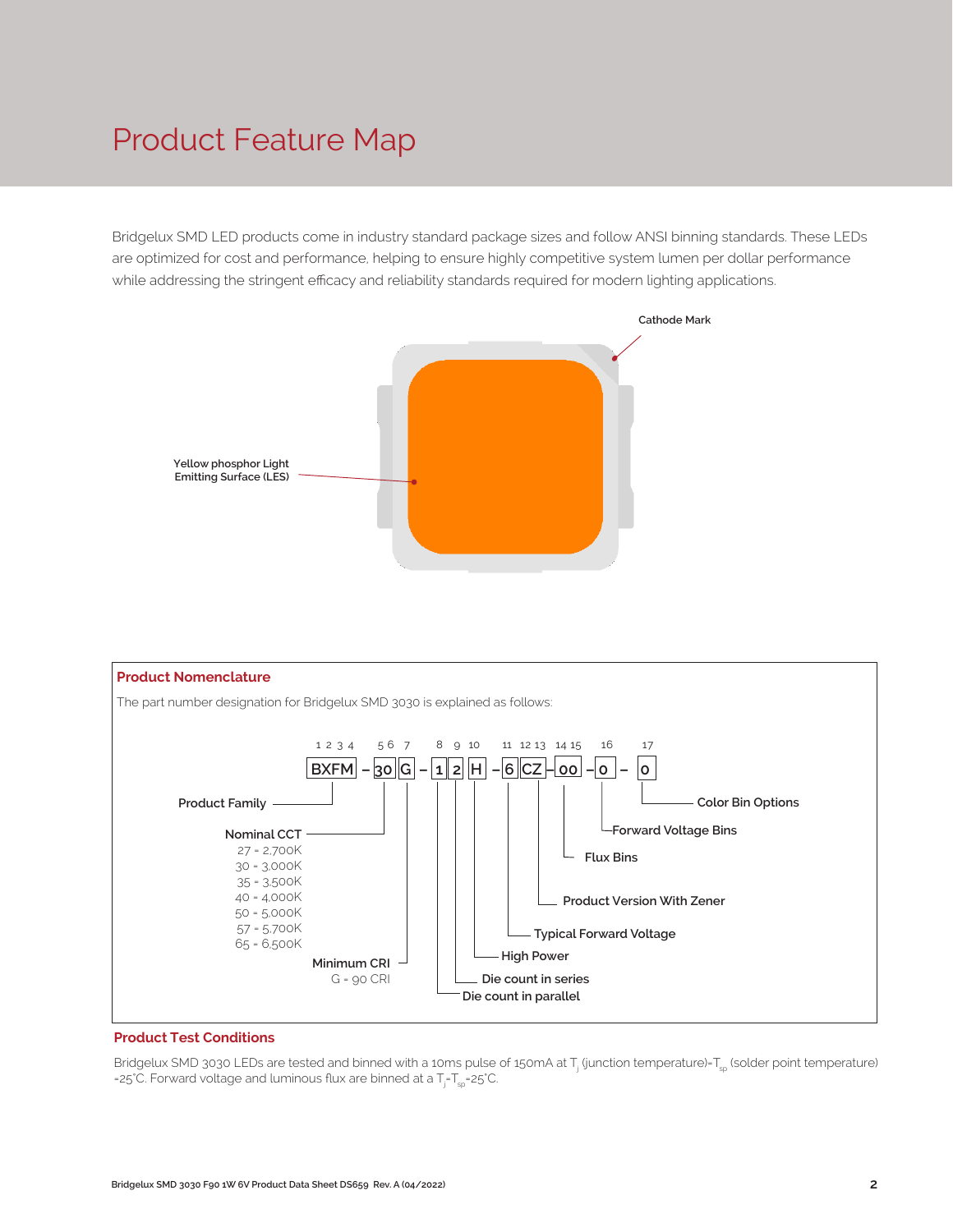# Product Selection Guide

The following product configurations are available:

| Part Number <sup>1,6</sup> | Nominal CCT <sup>2</sup><br>CRI3-5 |    | <b>Nominal</b><br><b>Drive Current</b> | Forward Voltage <sup>4.5</sup><br>(V) |                |            | <b>Typical Pulsed</b>  | <b>Typical Power</b> | <b>Typical Effi-</b> |
|----------------------------|------------------------------------|----|----------------------------------------|---------------------------------------|----------------|------------|------------------------|----------------------|----------------------|
|                            | (K)                                |    | (mA)                                   | Min                                   | <b>Typical</b> | <b>Max</b> | Flux (lm) <sup>5</sup> | (W)                  | cacy (lm/W)          |
| BXFM-27G-12H-6CZ-00-0-0    | 2700                               | 90 | 150                                    | 5.80                                  | 6.15           | 6.60       | 134.3                  | 0.9                  | 146                  |
| BXFM-30G-12H-6CZ-00-0-0    | 3000                               | 90 | 150                                    | 5.80                                  | 6.15           | 6.60       | 136.3                  | 0.9                  | 148                  |
| BXFM-35G-12H-6CZ-00-0-0    | 3500                               | 90 | 150                                    | 5.80                                  | 6.15           | 6.60       | 136.3                  | 0.9                  | 148                  |
| BXFM-40G-12H-6CZ-00-0-0    | 4000                               | 90 | 150                                    | 5.80                                  | 6.15           | 6.60       | 140.3                  | 0.9                  | 152                  |
| BXFM-50G-12H-6CZ-00-0-0    | 5000                               | 90 | 150                                    | 5.80                                  | 6.15           | 6.60       | 140.3                  | 0.9                  | 152                  |
| BXFM-57G-12H-6CZ-00-0-0    | 5700                               | 90 | 150                                    | 5.80                                  | 6.15           | 6.60       | 138.3                  | 0.9                  | 150                  |
| BXFM-65G-12H-6CZ-00-0-0    | 6500                               | 90 | 150                                    | 5.80                                  | 6.15           | 6.60       | 138.3                  | O.9                  | 150                  |

#### **Table 1:** Selection Guide, Pulsed Measurement Data at 150mA (T<sub>j</sub>=T<sub>sp</sub>=25°C)

#### **Table 2:** Selection Guide, Pulsed Test Performance  $(T_{sn} = 85^{\circ}C)^{7,8}$

| Part Number <sup>1,6</sup> | Nominal CCT <sup>2</sup><br>(K) | CRI3.5 | <b>Nominal</b><br><b>Drive Current</b> | Forward Voltage <sup>4.5</sup><br>(V) |                |            | <b>Typical Pulsed</b><br>Flux (lm) <sup>5</sup> | <b>Typical Power</b> | <b>Typical Effi-</b> |
|----------------------------|---------------------------------|--------|----------------------------------------|---------------------------------------|----------------|------------|-------------------------------------------------|----------------------|----------------------|
|                            |                                 |        | (mA)                                   | Min                                   | <b>Typical</b> | <b>Max</b> |                                                 | (W)                  | cacy (lm/W)          |
| BXFM-27G-12H-6CZ-00-0-0    | 2700                            | 90     | 150                                    | 5.61                                  | 5.95           | 6.38       | 121.6                                           | 0.9                  | 136                  |
| BXFM-30G-12H-6CZ-00-0-0    | 3000                            | 90     | 150                                    | 5.61                                  | 5.95           | 6.38       | 123.4                                           | 0.9                  | 138                  |
| BXFM-35G-12H-6CZ-00-0-0    | 3500                            | 90     | 150                                    | 5.61                                  | 5.95           | 6.38       | 123.4                                           | 0.9                  | 138                  |
| BXFM-40G-12H-6CZ-00-0-0    | 4000                            | 90     | 150                                    | 5.61                                  | 5.95           | 6.38       | 127.0                                           | 0.9                  | 142                  |
| BXFM-50G-12H-6CZ-00-0-0    | 5000                            | 90     | 150                                    | 5.61                                  | 5.95           | 6.38       | 127.0                                           | 0.9                  | 142                  |
| BXFM-57G-12H-6CZ-00-0-0    | 5700                            | 90     | 150                                    | 5.61                                  | 5.95           | 6.38       | 125.2                                           | 0.9                  | 140                  |
| BXFM-65G-12H-6CZ-00-0-0    | 6500                            | 90     | 150                                    | 5.61                                  | 5.95           | 6.38       | 125.2                                           | O.9                  | 140                  |

Notes for Tables 1 & 2:

1. The last 6 characters (including hyphens '-') refer to flux bins, forward voltage bins, and color bin options, respectively. "00-0-0" denotes the full distribution of flux, forward voltage, and 6 SDCM color.

 Example: BXFM-30G-12H-6CZ-00-0-0 refers to the full distribution of flux, forward voltage, and color within a 3000K 6-step ANSI standard chromaticity region with a minimum of 90CRI, 2x1 die configuration, 6.15V typical forward voltage.

2. Product CCT is the nominal CCT at Tsp = 60°C as defined by ANSI C78.377-2011.

3. Listed CRIs are minimum values at corresponding temperatures and include test tolerance.

4. Products tested under pulsed condition (10ms pulse width) at nominal drive current where Tj=Tsp=25°C.

5. Bridgelux maintains a ±7.5% tolerance on luminous flux measurements, ±0.15V tolerance on forward voltage measurements, and ±2 tolerance on CRI measurements for the SMD 3030.

6. Refer to Table 5 and Table 6 for Bridgelux SMD 3030 Luminous Flux Binning and Forward Voltage Binning information.

7. Typical pulsed test performance values are provided as reference only and are not a guarantee of performance.

8. Typical performance is estimated based on operation under pulsed current with LED emitter mounted onto a heat sink with thermal interface material and the solder point temperature maintained at 85°C. Based on Bridgelux test setup, values may vary depending on the thermal design of the luminaire and/or the exposed environment to which the product is subjected.

9. In order to ensure the accuracy of the test by Everfine sphere the test model suggest to use conventional test preheat for 30ms integrating time for 20ms. If using pulse model, pulse width suggest to use IP 80-90%. Hot cold test must use conventional test and wavelength accuracy is required to be 1nm. The test conditions must be fixed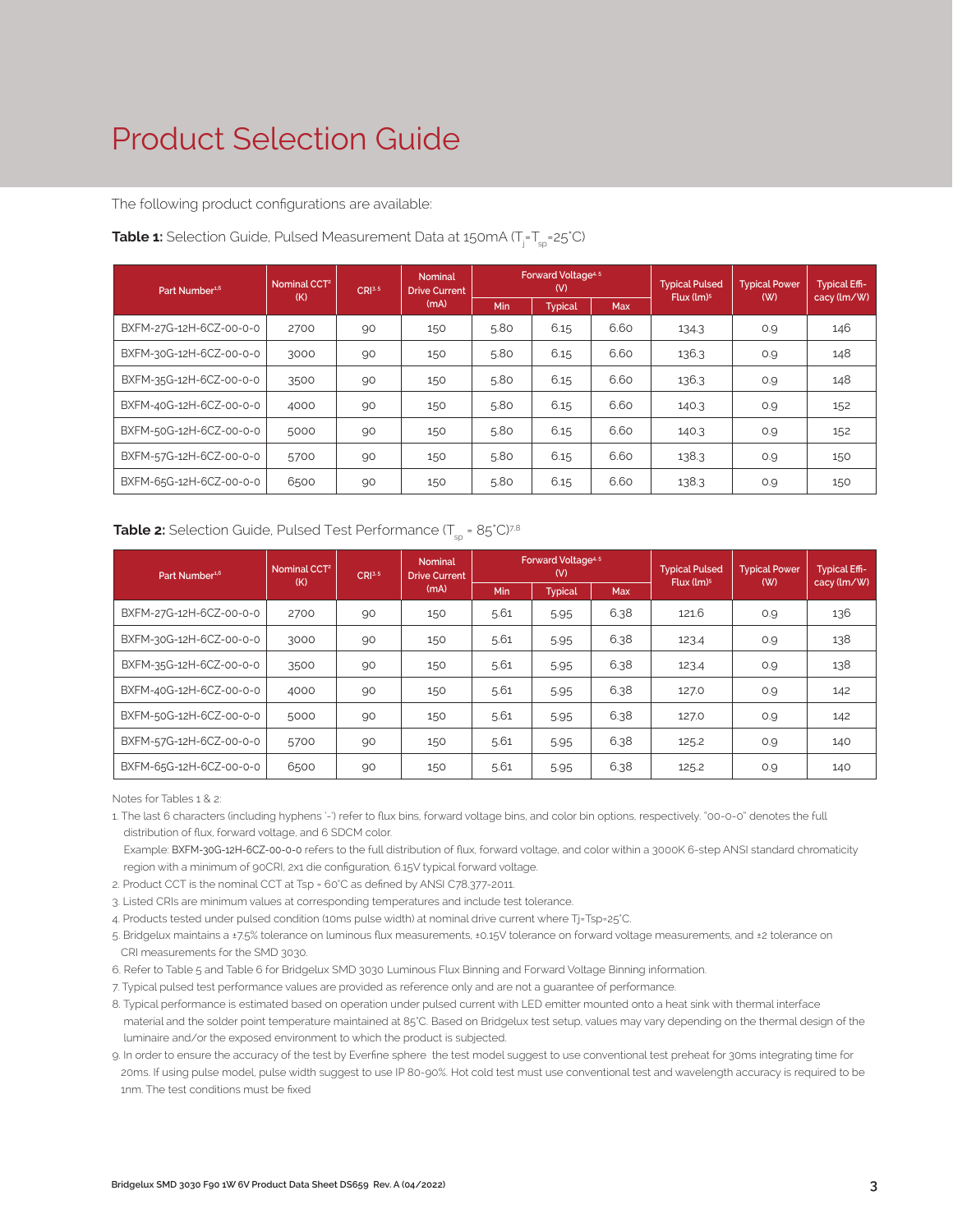# Electrical Characteristics

#### **Table 3: Electrical Characteristics**

|                          | <b>Drive Current</b> |                | <b>Forward Voltage</b><br>$(V)$ <sup>2,3</sup> |                | <b>Typical</b><br><b>Temperature</b><br><b>Coefficient</b>  | <b>Typical</b><br><b>Thermal</b><br><b>Resistance</b><br><b>Junction</b><br>to Solder Point <sup>4</sup><br>$R_{j-sp}$ (°C/W) |  |
|--------------------------|----------------------|----------------|------------------------------------------------|----------------|-------------------------------------------------------------|-------------------------------------------------------------------------------------------------------------------------------|--|
| Part Number <sup>1</sup> | (mA)                 | <b>Minimum</b> | <b>Typical</b>                                 | <b>Maximum</b> | of Forward<br>Voltage<br>$\Delta V \sim \Delta T$<br>(mV/C) |                                                                                                                               |  |
| BXFM-XXG-12H-6CZ-00-0-0  | 150                  | 5.8            | 6.15                                           | 6.6            | 1.0                                                         | 12                                                                                                                            |  |

Notes for Table 3:

1. The last 6 characters (including hyphens '-') refer to flux bins, forward voltage bins, and color bin options, respectively. "00-0-0" denotes the full distribution of flux, forward voltage, and 6 SDCM color.

 Example: BXFM-30G-12H-6CZ-00-0-0 refers to the full distribution of flux, forward voltage, and color within a 3000K 6-step ANSI standard chromaticity region with a minimum of 90CRI, 2x1 die configuration, high power, 6.15V typical forward voltage.

2. Bridgelux maintains a tolerance of ± 0.15V on forward voltage measurements. Voltage minimum and maximum values at the nominal drive current are guaranteed by 100% test.

3. Products tested under pulsed condition (10ms pulse width) at nominal drive current where Tsp = 25°C.

4. Thermal resistance value was calculated using total electrical input power; optical power was not subtracted from input power.

5. Thermal resistance is only for the LED test values.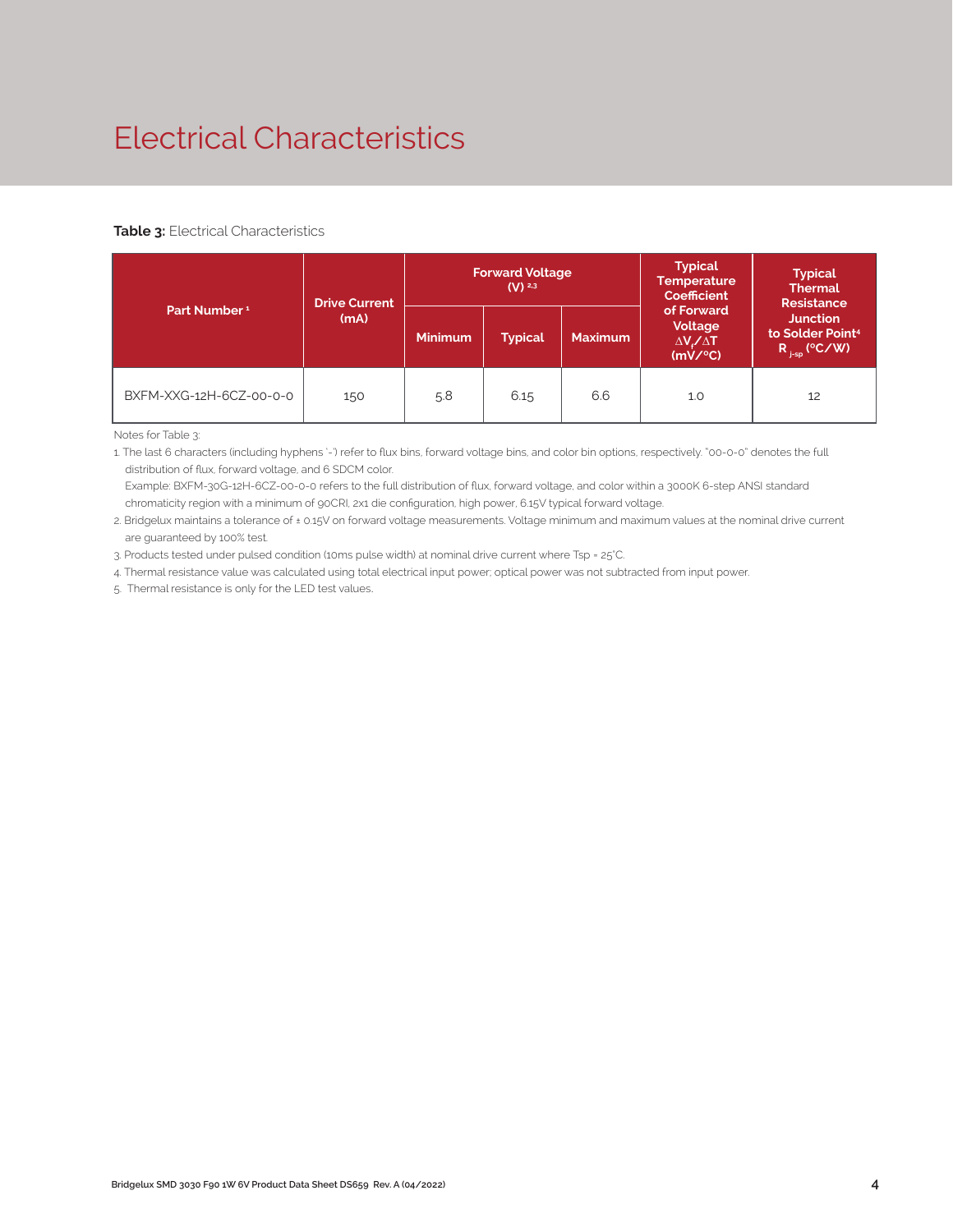# Absolute Maximum Ratings

#### **Table 4:** Maximum Ratings

| Parameter                                             | Maximum Rating                                  |  |  |
|-------------------------------------------------------|-------------------------------------------------|--|--|
| LED Junction Temperature $(T_i)$                      | $125^{\circ}$ C                                 |  |  |
| Storage Temperature                                   | $-40^{\circ}$ C to $+105^{\circ}$ C             |  |  |
| Operating Solder Point Temperature (T <sub>Sp</sub> ) | $-40^{\circ}$ C to $+105^{\circ}$ C             |  |  |
| <b>Soldering Temperature</b>                          | 260°C or lower for a maximum of 10 seconds      |  |  |
| Maximum Drive Current                                 | 180 <sub>m</sub> A                              |  |  |
| Maximum Peak Pulsed Forward Current <sup>1</sup>      | 300 <sub>m</sub> A                              |  |  |
| Maximum Reverse Voltage <sup>2</sup>                  |                                                 |  |  |
| Moisture Sensitivity Rating <sup>3</sup>              | MSL <sub>4</sub>                                |  |  |
| Electrostatic Discharge                               | 2kV HBM. JEDEC-JS-001-HBM and JEDEC-JS-001-2012 |  |  |

Notes for Table 4:

1. Bridgelux recommends a maximum duty cycle of 10% and pulse width of 10 ms when operating LED SMD at maximum peak pulsed current specified. Maximum peak pulsed current indicate values where LED SMD can be driven without catastrophic failures.

2. Light emitting diodes are not designed to be driven in reverse voltage and will not produce light under this condition. no rating is provided.

3. The product is sensitive to moisture. It is not recommended for use in outdoor application or damp environment .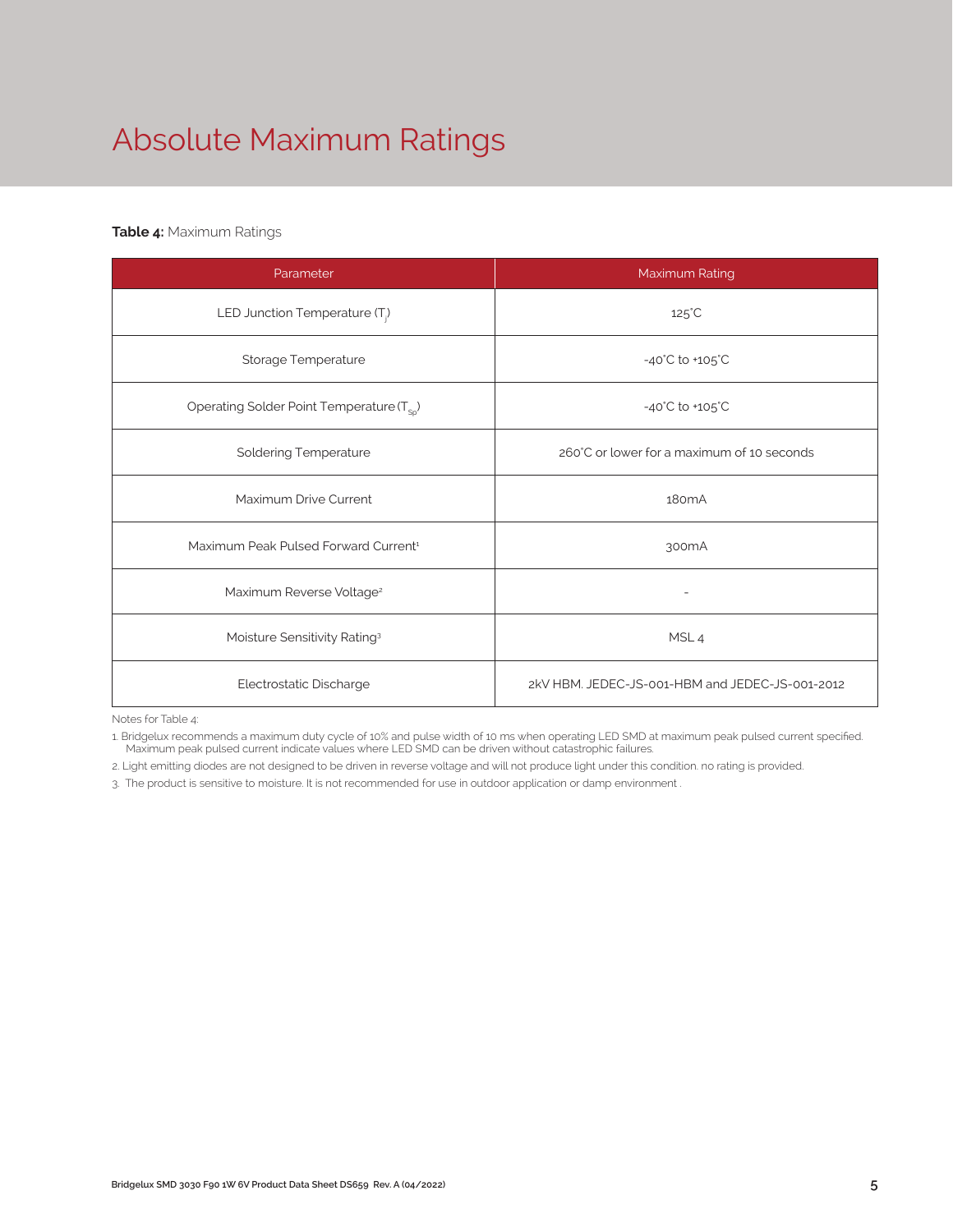# Product Bin Definitions

Table 5 lists the standard photometric luminous flux bins for Bridgelux SMD 3030 LEDs. Although several bins are listed, product availability in a particular bin varies by production run and by product performance. Not all bins are available in all CCTs.

**Table 5:**Luminous flux Bin Definitions at 150mA, T<sub>sp</sub>=25<sup>°</sup>C

| <b>Bin Code</b> | <b>Minimum</b> | <b>Maximum</b> | <b>Unit</b> | <b>Condition</b> |
|-----------------|----------------|----------------|-------------|------------------|
| 12              | 120            | 130            |             |                  |
| 13              | 130            | 140            | 1m          |                  |
| 14              | 140            | 150            |             | $I_F = 150mA$    |
| 15              | 150            | 160            |             |                  |

Note for Table 5:

1. Bridgelux maintains a tolerance of ±7.5% on luminous flux measurements.

**Table 6:** Forward Voltage Bin Definition at 150mA, T<sub>sp</sub>=25°C

| <b>Bin Code</b> | <b>Minimum</b> | <b>Maximum</b> | <b>Unit</b> | <b>Condition</b> |
|-----------------|----------------|----------------|-------------|------------------|
|                 | 5.8            | 6.0            |             |                  |
|                 | 6.0            | 6.2            |             |                  |
|                 | 6.2            | 6.4            |             | $IF=150mA$       |
|                 | 6.4            | 6.6            |             |                  |

Note for Table 6:

1. Bridgelux maintains a tolerance of ± 0.15V on forward voltage measurements.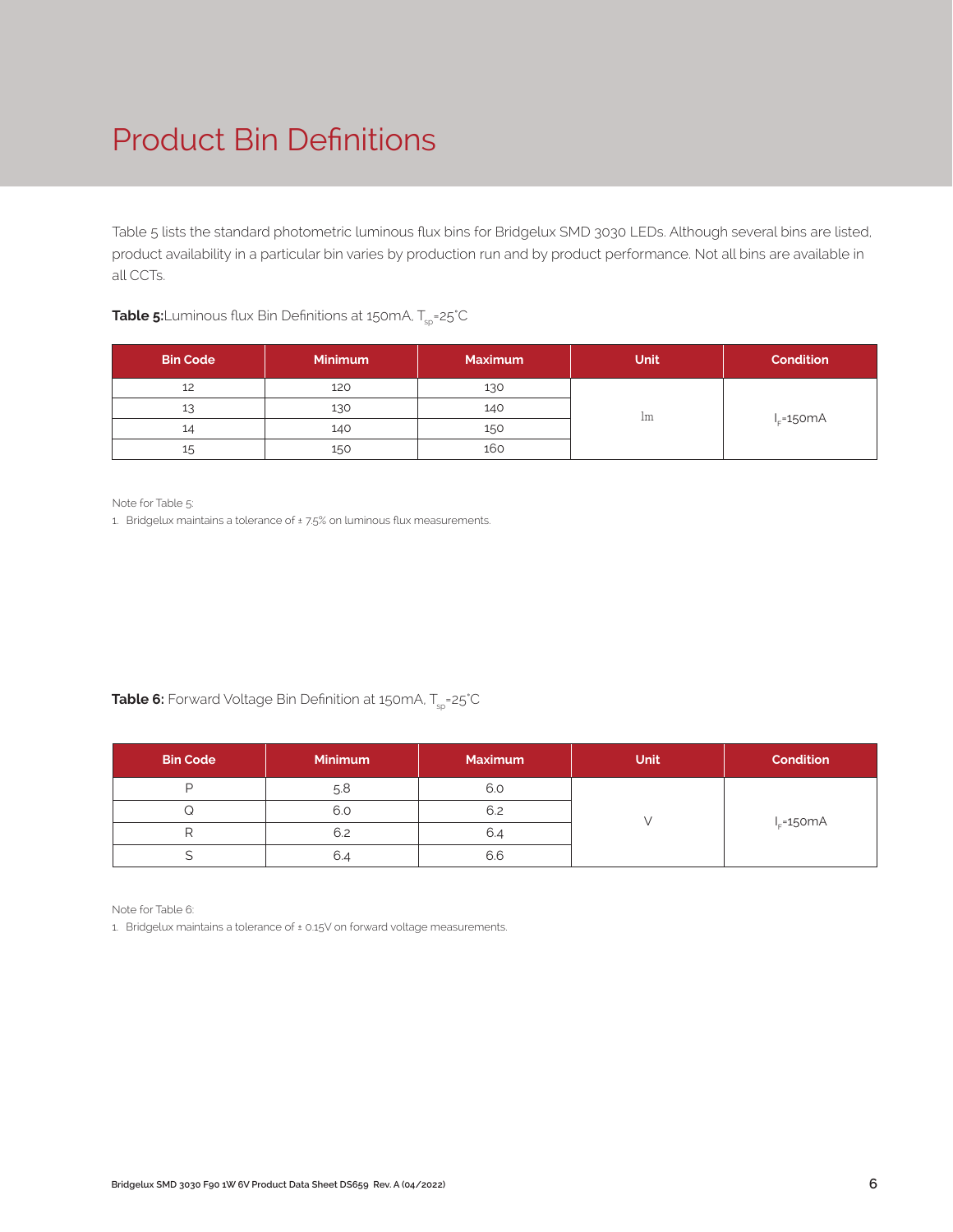# Product Bin Definitions

| <b>CCT</b> |                    | <b>Center Point</b> |        |                   | <b>Minor Axis</b> | <b>Ellipse</b>        | <b>Color Bin</b> |
|------------|--------------------|---------------------|--------|-------------------|-------------------|-----------------------|------------------|
|            | <b>Color Space</b> | X                   | Y      | <b>Major Axis</b> |                   | <b>Rotation Angle</b> |                  |
|            | 3 SDCM             | 0.4578              | 0.4101 | 0.0081            | 0.0042            | 53.7                  | $1\,$            |
| 2700K      | 6 SDCM             | 0.4578              | 0.4101 | 0.0162            | 0.0084            | 53.7                  | 1/A/B/C/D        |
|            | 3 SDCM             | 0.4338              | 0.4030 | 0.0083            | 0.0041            | 53.2                  | $\mathbf{1}$     |
| 3000K      | 6 SDCM             | 0.4338              | 0.4030 | 0.0167            | 0.0082            | 53.2                  | 1/A/B/C/D        |
|            | 3 SDCM             | 0.4073              | 0.3917 | 0.0094            | 0.0040            | 54.0                  | $\mathbf{1}$     |
| 3500K      | 6 SDCM             | 0.4073              | 0.3917 | 0.0185            | 0.0083            | 54.0                  | 1/A/B/C/D        |
|            | 3 SDCM             | 0.3818              | 0.3797 | 0.0094            | 0.0040            | 53.7                  | $\mathbf{1}$     |
| 4000K      | 6 SDCM             | 0.3818              | 0.3797 | 0.0188            | 0.0080            | 53.7                  | 1/A/B/C/D        |
|            | 3 SDCM             | 0.3447              | 0.3553 | 0.0082            | 0.0035            | 59.6                  | $\mathbf{1}$     |
| 5000K      | 6 SDCM             | 0.3447              | 0.3553 | 0.0164            | 0.0071            | 59.6                  | 1/A/B/C/D        |
|            | 3 SDCM             | 0.3287              | 0.3417 | 0.0082            | 0.0035            | 59.1                  | $\mathbf{1}$     |
| 5700K      | 6 SDCM             | 0.3287              | 0.3417 | 0.0149            | 0.0064            | 59.1                  | 1/A/B/C/D        |
|            | 3 SDCM             | 0.3123              | 0.3282 | 0.0067            | 0.0029            | 58.6                  | $\mathbf{1}$     |
| 6500K      | 6 SDCM             | 0.3123              | 0.3282 | 0.0134            | 0.0057            | 58.6                  | 1/A/B/C/D        |

#### **Table 7:** 3- and 6-step MacAdam Ellipse Color Bin Definitions

Notes for Table 7:

1. Color binning at  $T_{\rm{so}}$ =60°C unless otherwise specified

2. Bridgelux maintains a tolerance of ± 0.007 on x and y color coordinates in the CIE 1931 color space.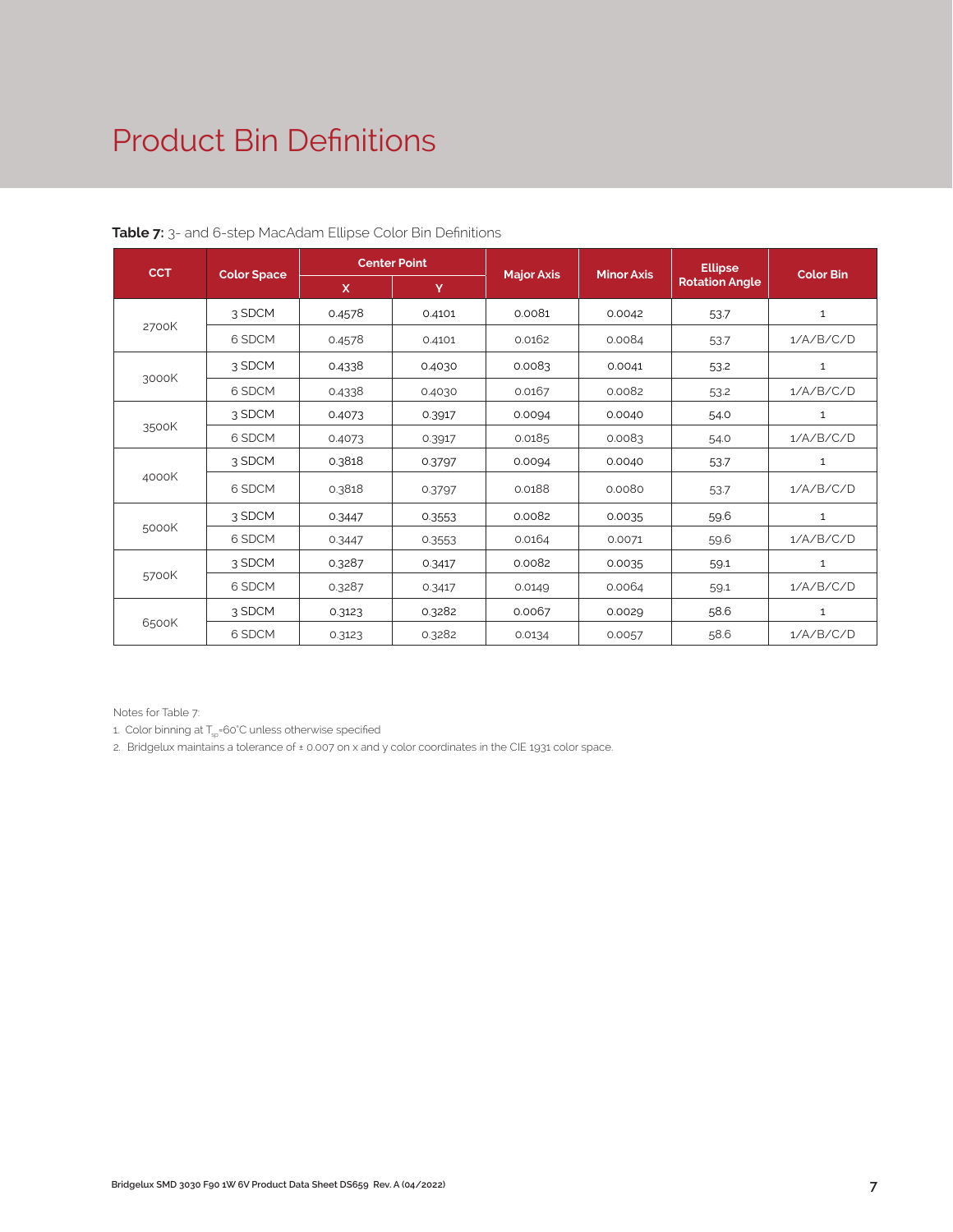### Product Bin Definitions















Figure 1: C.I.E. 1931 Chromaticity Diagram (5 Color Bin Structure, Hot-color Targeted at T<sub>sp</sub>=60°C)

**Bridgelux SMD 3030 F90 1W 6V Product Data Sheet DS659 Rev. A (04/2022)**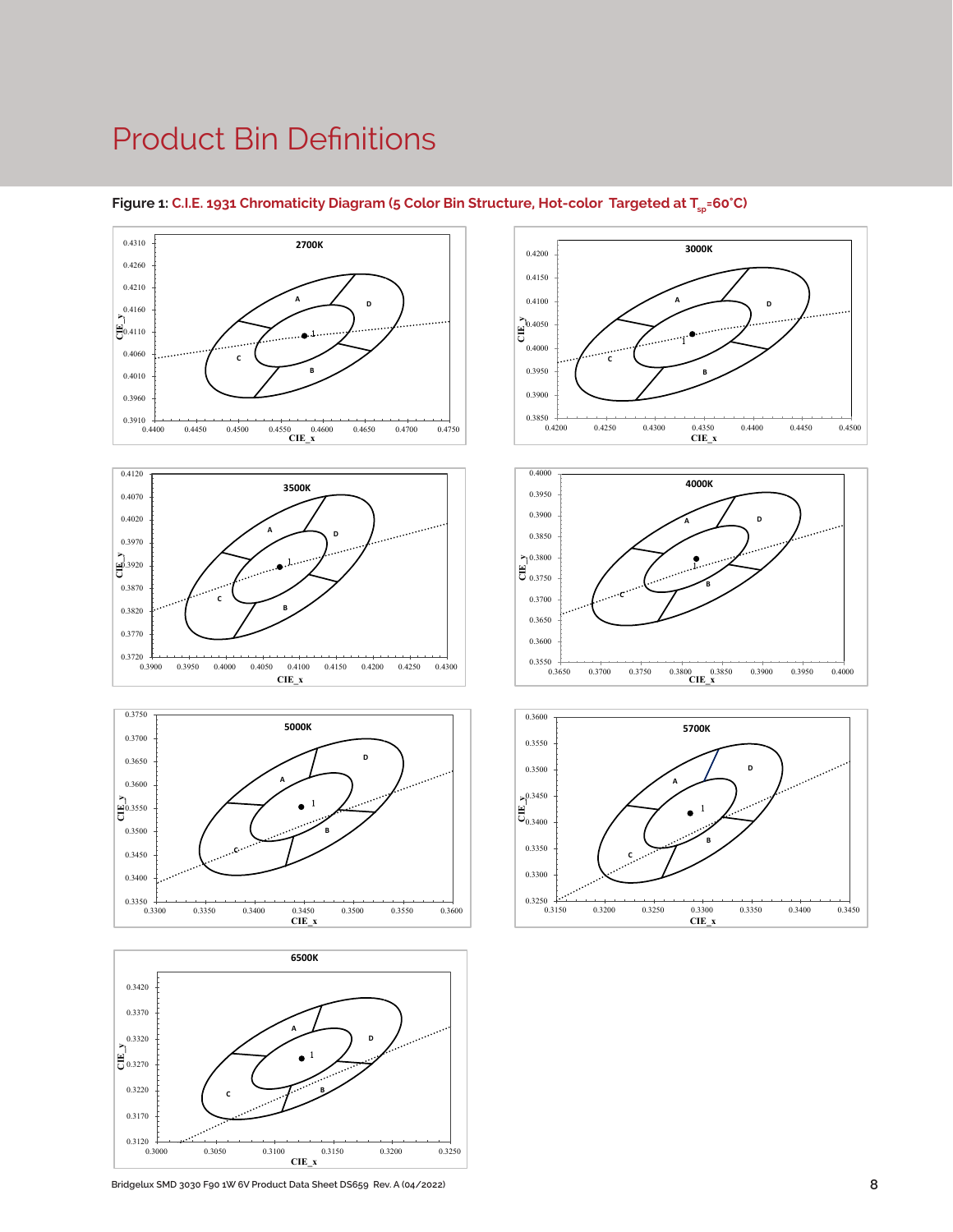# Performance Curves

#### Figure 2: Drive Current vs. Voltage (T<sub>sp</sub>=25°C)



**Figure 3: Typical Relative Luminous Flux vs. Drive Current**<sup>1</sup>  **(Tsp=25°C)**



Note for Figure 3:

1. Pulse width modulation (PWM) is recommended for dimming effects.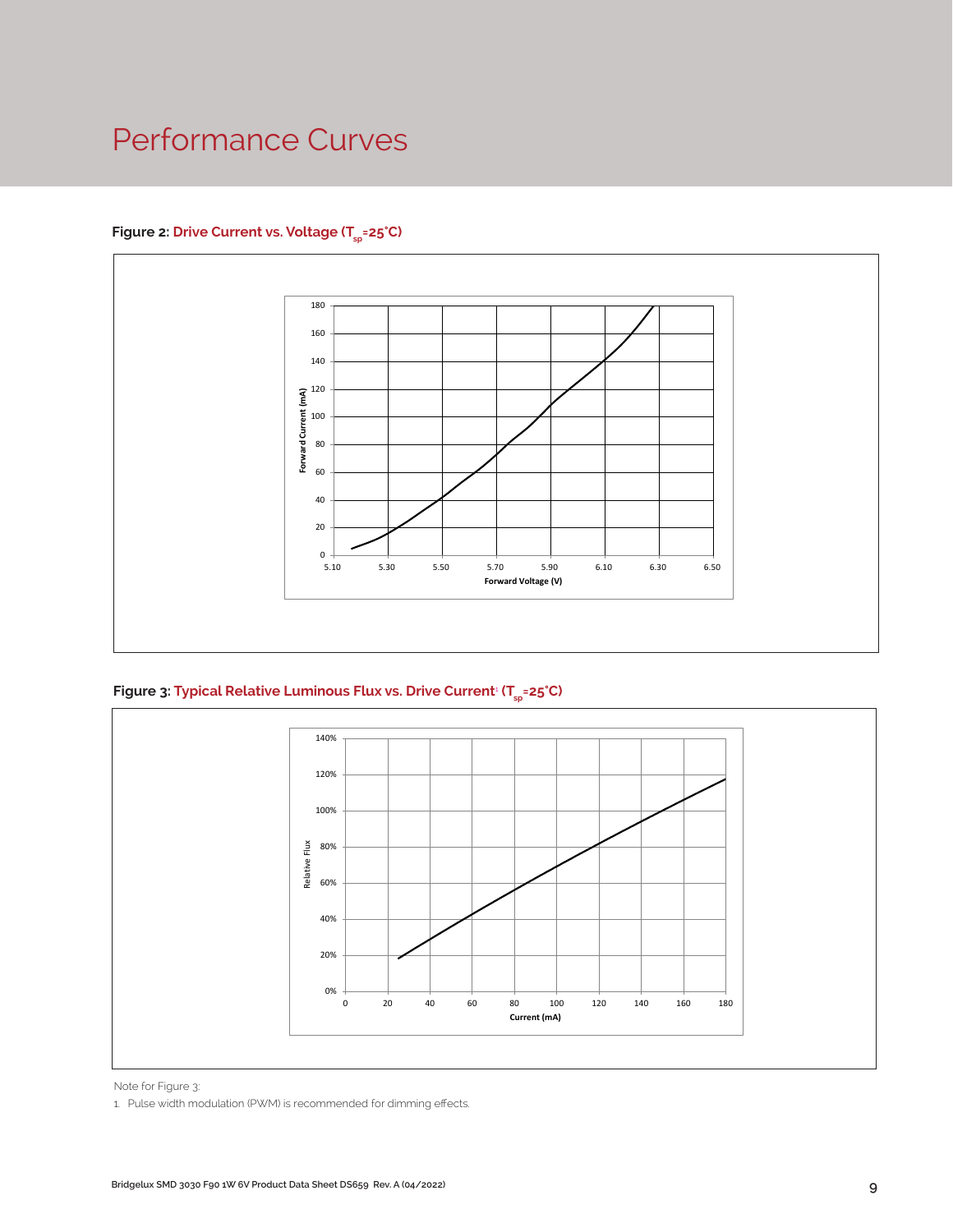# Performance Curves



#### **Figure 4: Typical Relative Flux vs. Solder Point Temperature**

**Figure 5: Typical ccx Shift vs. Solder Point Temperature**



Notes for Figures 4 & 5:

2. Characteristics shown for neutral white based on 4000K 90 CRI.

3. For other color SKUs, the shift in color will vary. Please contact your Bridgelux Sales Representative for more information.

<sup>1.</sup> Characteristics shown for warm white based on 3000K 90 CRI.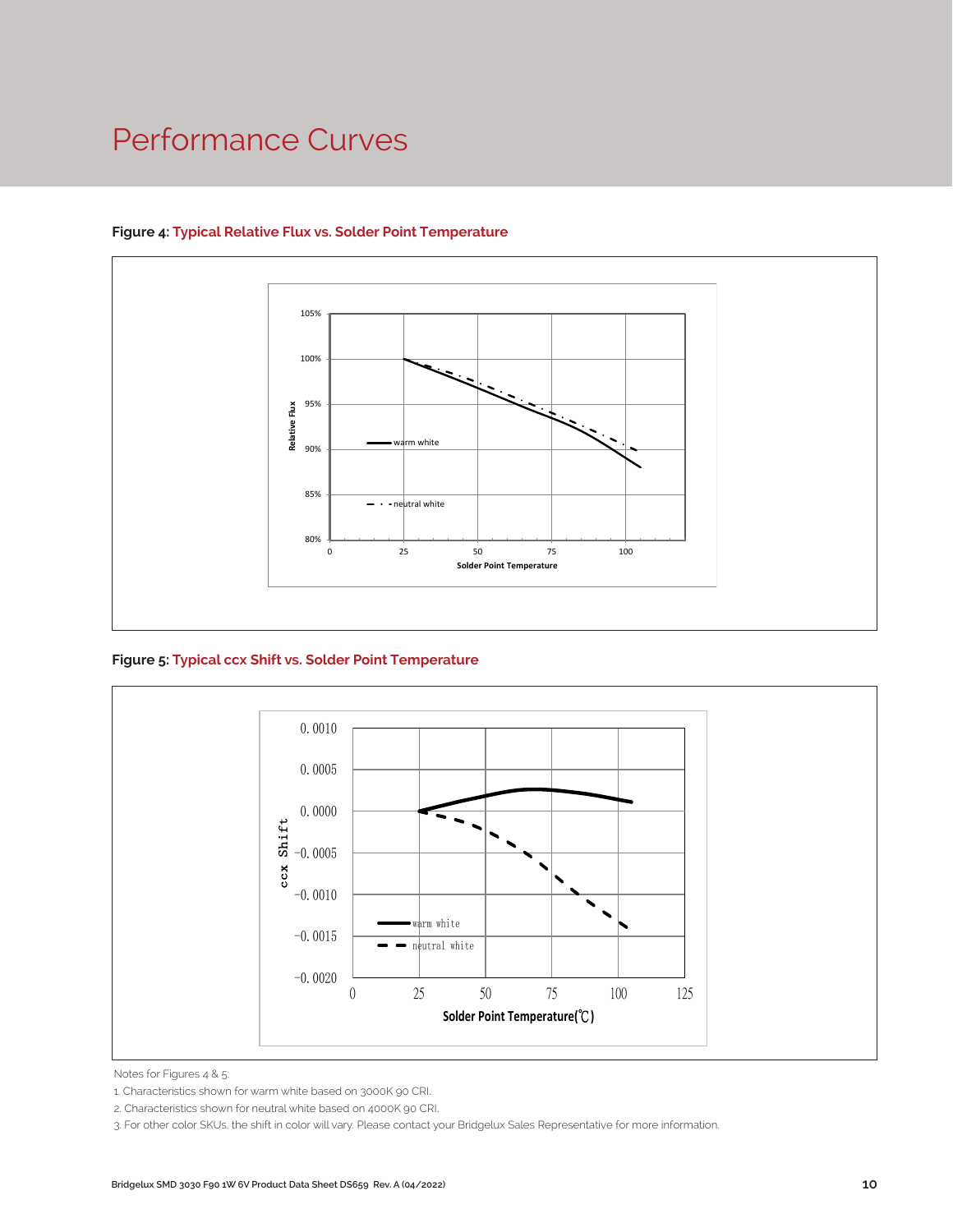### Performance Curves



#### **Figure 6: Typical ccy Shift vs. Solder Point Temperature**

Notes for Figure 6:

1. Characteristics shown for warm white based on 3000K 90 CRI.

2. Characteristics shown for neutral white based on 4000K 90 CRI.

.<br>Pl.<br>your Bridgelux Sales Representative for more information<br>of the Sales Representative for more information<br>of the Sales Representative for more information<br>of the Sales Representative for more information of the Sales 3. For other color SKUs, the shift in color will vary. Please contact your Bridgelux Sales Representative for more information.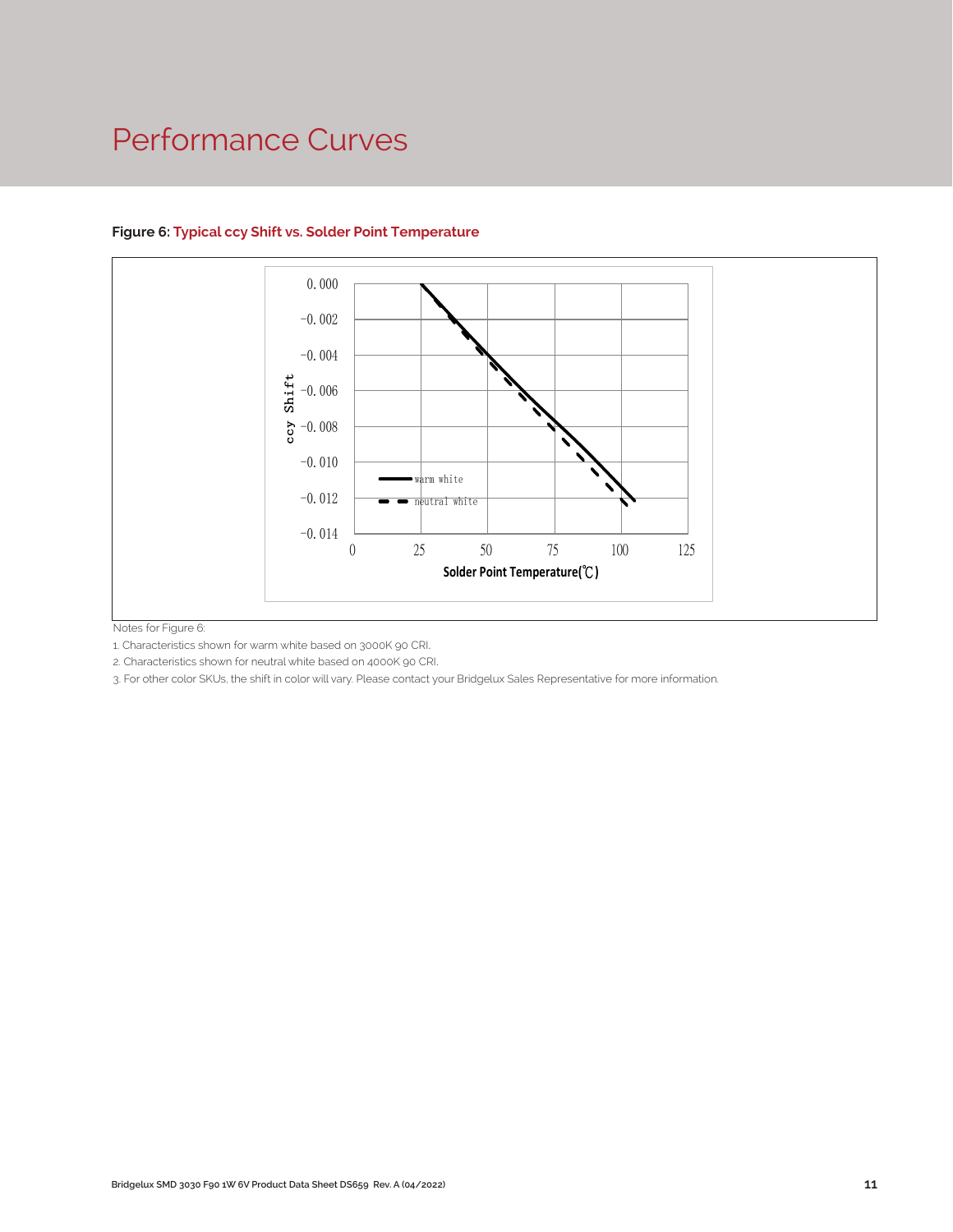# Typical Radiation Pattern



#### Figure 7: Typical Spatial Radiation Pattern at 100mA, T<sub>en</sub>=25°C

Notes for Figure 7:

1. Typical viewing angle is 120°. .

2. The viewing angle is defined as the off axis angle from the centerline where luminous intensity (Iv) is ½ of the peak value.

#### Figure 8: Typical Polar Radiation Pattern at 100mA, T<sub>sp</sub>=25°C

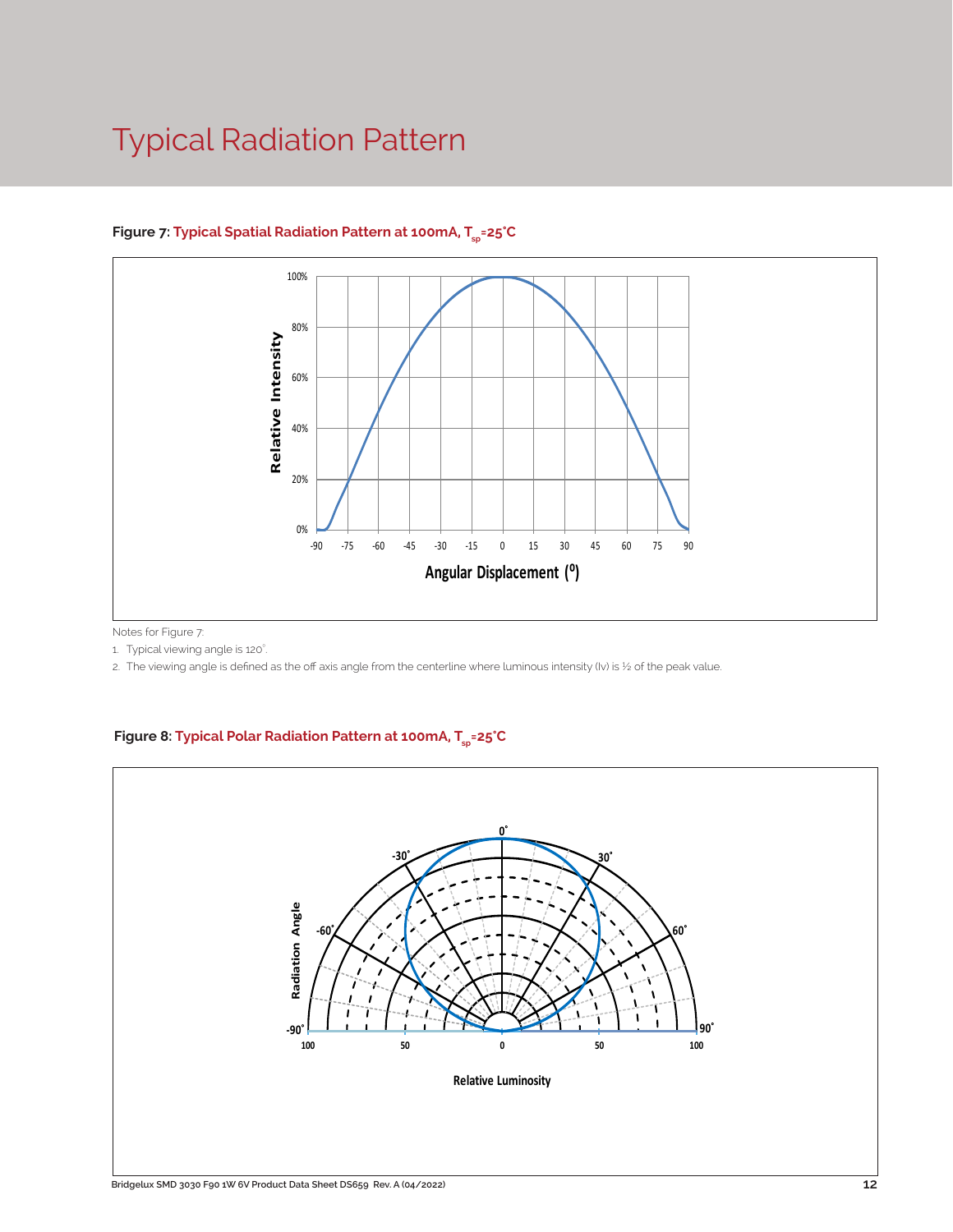# Typical Color Spectrum

#### **Figure 9: Typical Color Spectrum**



Notes for Figure 9:

1. Color spectra measured at nominal current for Tsp = 25°C

2. Spectra are provides as reference only and are not a guarantee of performance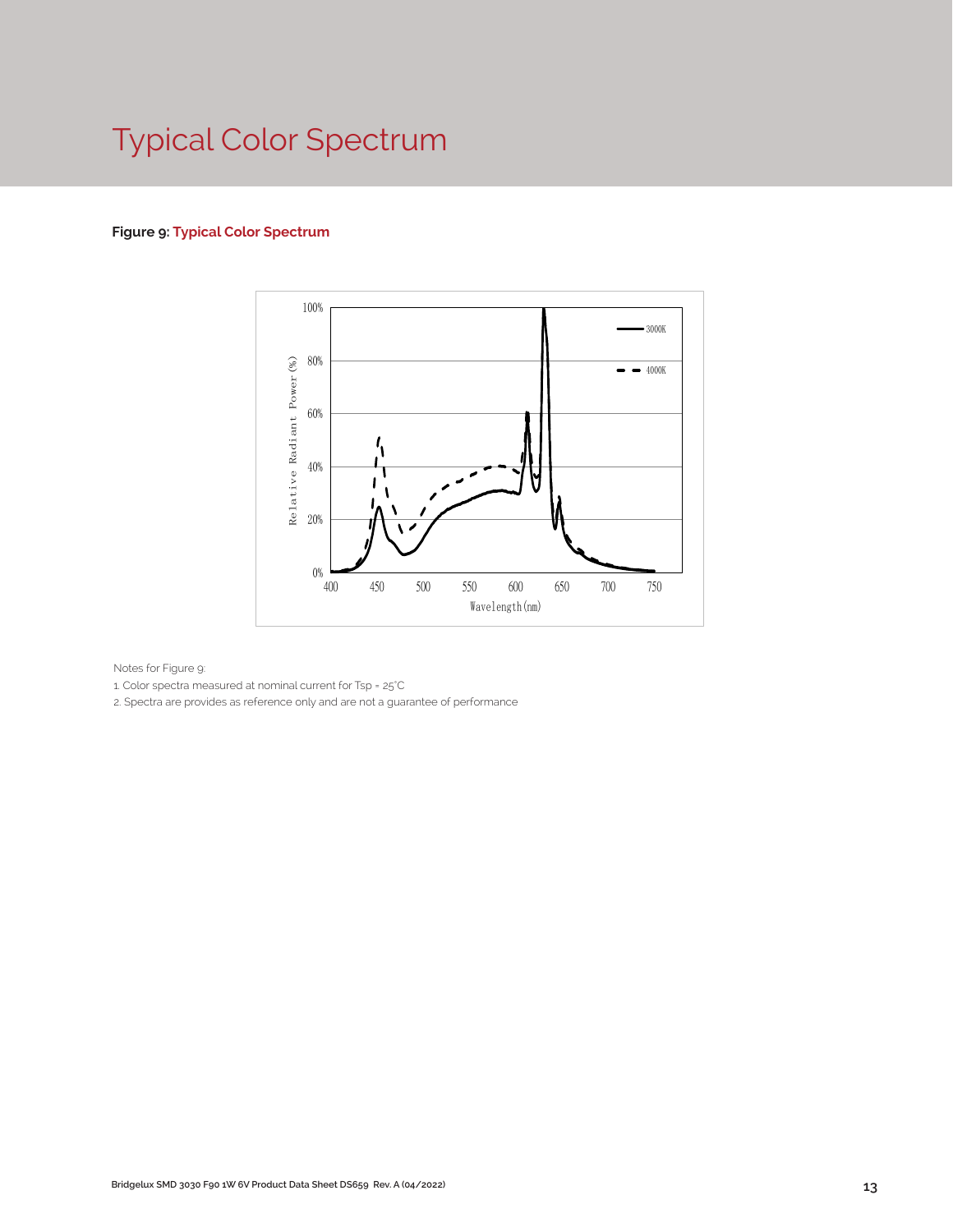# Mechanical Dimensions

#### **Figure 10: Drawing for SMD 3030**



Notes for Figure 10:

1. Drawings are not to scale.

- 2. Drawing dimensions are in millimeters.
- 3. Unless otherwise specified, tolerances are ± 0.10mm.

#### **Recommended PCB Soldering Pad Pattern**

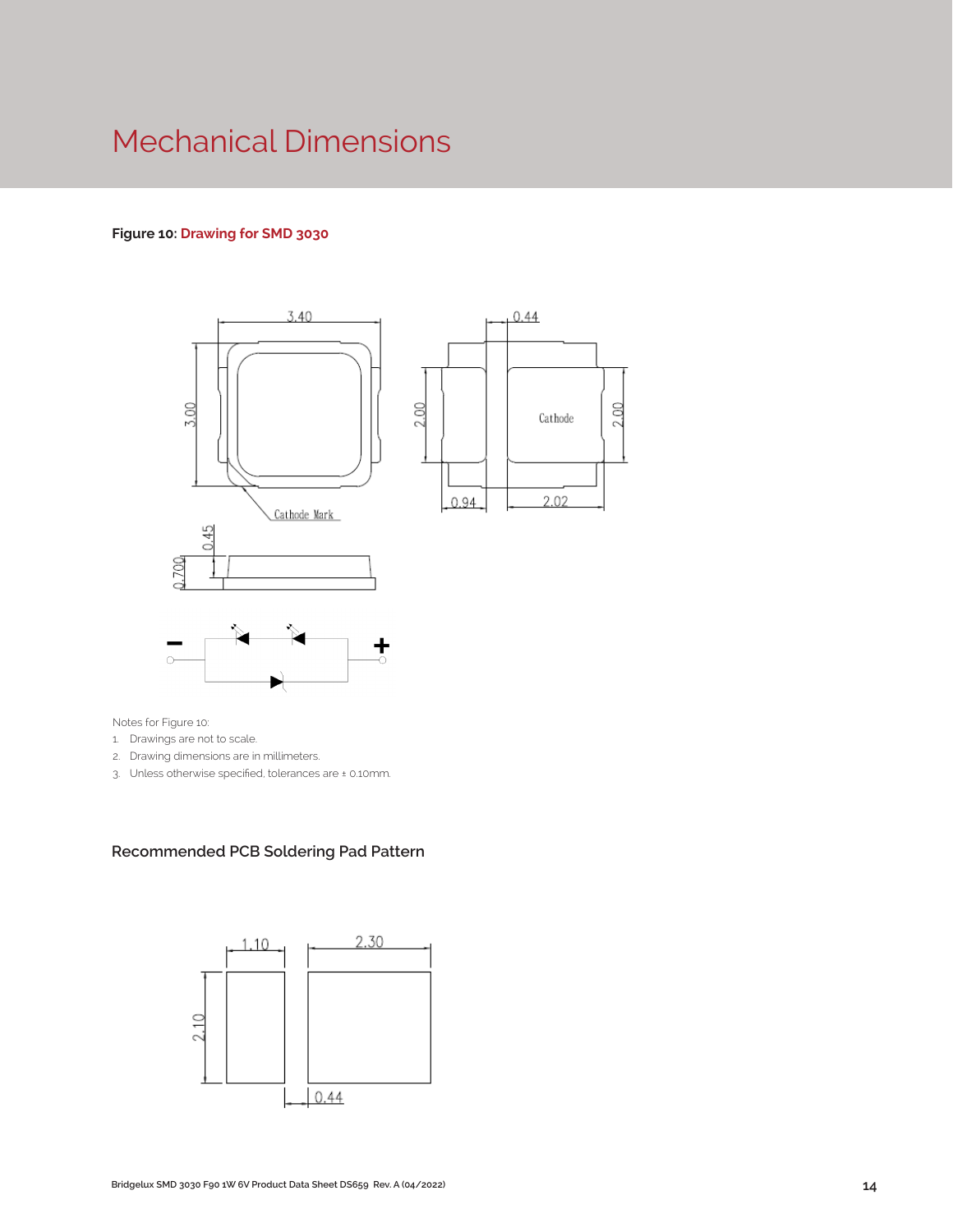# Reliability

#### **Table 8:** Reliability Test Items and Conditions

| No.            | <b>Items</b>                        | <b>Reference</b><br><b>Standard</b> | <b>Test Conditions</b>                                                                                 | <b>Drive</b><br><b>Current</b> | <b>Test Duration</b> | <b>Units</b><br>Failed/Tested |
|----------------|-------------------------------------|-------------------------------------|--------------------------------------------------------------------------------------------------------|--------------------------------|----------------------|-------------------------------|
| 1              | Moisture/Reflow Sensitivity         | J-STD-020E                          | $T_{\text{cld}}$ = 260°C, 10sec,<br>Precondition: 60°C, 60%RH, 168hr                                   | $\sim$                         | 3 reflows            | 0/22                          |
| $\overline{c}$ | Low Temperature Storage             | JESD22-A119                         | $T_a = -40^{\circ}C$                                                                                   | $\bar{a}$                      | 1000 hours           | 0/22                          |
| 3              | High Temperature Storage            | JESD22-A103D                        | $T_a = 100^{\circ}$ C                                                                                  | $\sim$                         | 1000 hours           | 0/22                          |
| 4              | Low Temperature Operating Life      | JESD22-A108D                        | $T_s = -40^{\circ}C$                                                                                   | 150 <sub>m</sub> A             | 1000 hours           | 0/22                          |
| 5              | Temperature Humidity Operating Life | JESD22-A101C                        | $T_{SD} = 85^{\circ}$ C, RH=85%                                                                        | 150 <sub>m</sub> A             | 1000 hours           | 0/22                          |
| 6              | High Temperature Operating Life     | JESD22-A108D                        | $T_{\rm sn}$ =105°C                                                                                    | 180 <sub>m</sub> A             | 1000 hours           | 0/22                          |
| $\overline{7}$ | Power switching                     | IEC62717:2014                       | $T_{SD} = 105^{\circ}C$<br>30 sec on, 30 sec off                                                       | 180 <sub>m</sub> A             | 30000 cycles         | 0/22                          |
| 8              | <b>Thermal Shock</b>                | JESD22-A106B                        | $T_a = -40^{\circ}C - 100^{\circ}C$ ;<br>Dwell: 15min; Transfer: 10sec                                 | $\sim$                         | 200 cycles           | 0/22                          |
| 9              | Temperature Cycle                   | JESD22-A104E                        | $T_a = -40^{\circ}C - 100^{\circ}C$ ;<br>Dwell at extreme temperature: 15min;<br>Ramp rate < 105°C/min |                                | 200 cycles           | 0/22                          |
| 10             | Electrostatic Discharge             | JS-001-2012                         | HBM, $2KV$ , $1.5k\Omega$ , 100pF,<br>Alternately positive or negative                                 | $\overline{\phantom{a}}$       |                      | 0/22                          |

#### Passing Criteria

| <b>Item</b>                     | <b>Symbol</b> | <b>Test Condition</b> | <b>Passing Criteria</b> |
|---------------------------------|---------------|-----------------------|-------------------------|
| Forward Voltage                 |               | 150 <sub>m</sub> A    | ΔVf<10%                 |
| Luminous Flux                   | ۲v            | 150 <sub>m</sub> A    | ΔFν<30%                 |
| <b>Chromaticity Coordinates</b> | (x, y)        | 150 <sub>m</sub> A    | Δu'v'<0.007             |

Notes for Table 8:

1. Measurements are performed after allowing the LEDs to return to room temperature

2.  $T_{\scriptscriptstyle \rm std}$  : reflow soldering temperature;  $T_{\scriptscriptstyle \rm a}$  : ambient temperature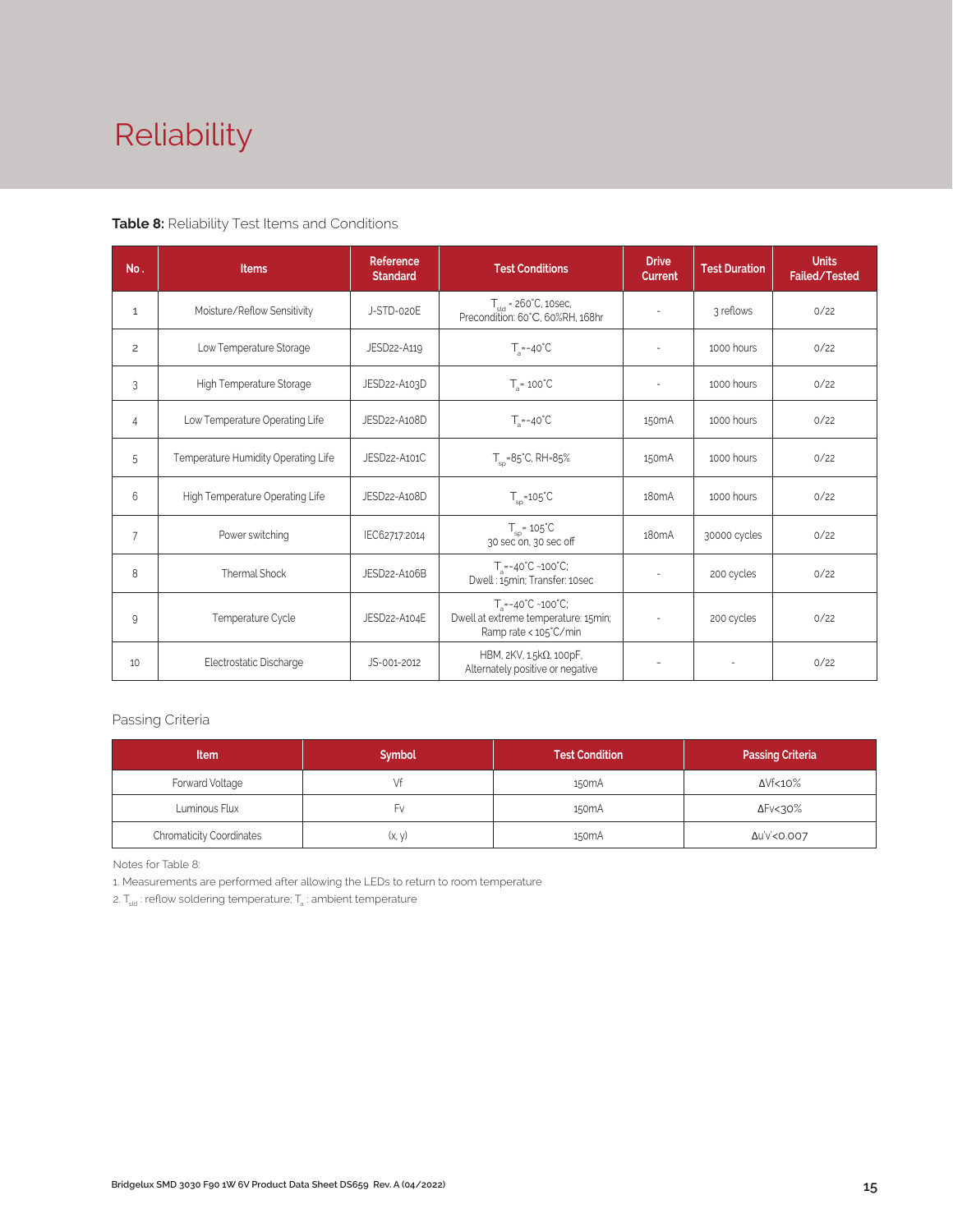# Reflow Characteristics

#### **Figure 11 : Reflow Profile**



| <b>Profile Feature</b>                                                 | <b>Lead Free Assembly</b> |  |  |
|------------------------------------------------------------------------|---------------------------|--|--|
| Temperature Min. (Ts_min)                                              | $160^{\circ}$ C           |  |  |
| Temperature Max. (Ts_max)                                              | $205^{\circ}C$            |  |  |
| Time (ts) from Ts_min to Ts_max                                        | 60-150 seconds            |  |  |
| Ramp-Up Rate (TL to Tp)                                                | 3 °C/second               |  |  |
| Liquidus Temperature (TL)                                              | 220 °C                    |  |  |
| Time (TL) Maintained Above TL                                          | 60-150 seconds            |  |  |
| Peak Temp(Tp)                                                          | 260 °C max.               |  |  |
| Time (Tp) Within 5 °C of the Specified Classification Temperature (Tc) | 25 seconds max.           |  |  |
| Ramp-Down Rate (Tp to TL)                                              | 5 °C/second max.          |  |  |
| Time 25 °C to Peak Temperature                                         | 10 minutes max.           |  |  |

#### **Figure 12 : Pick and Place**



Note for Figure 12:

1. When using a pick and place machine, choose a nozzle that has a larger diameter than the LED's emitting surface. Using a Pick-and-Place nozzle with a smaller diameter than the size of the LEDs emitting surface will cause damage and may also cause the LED to not illuminate.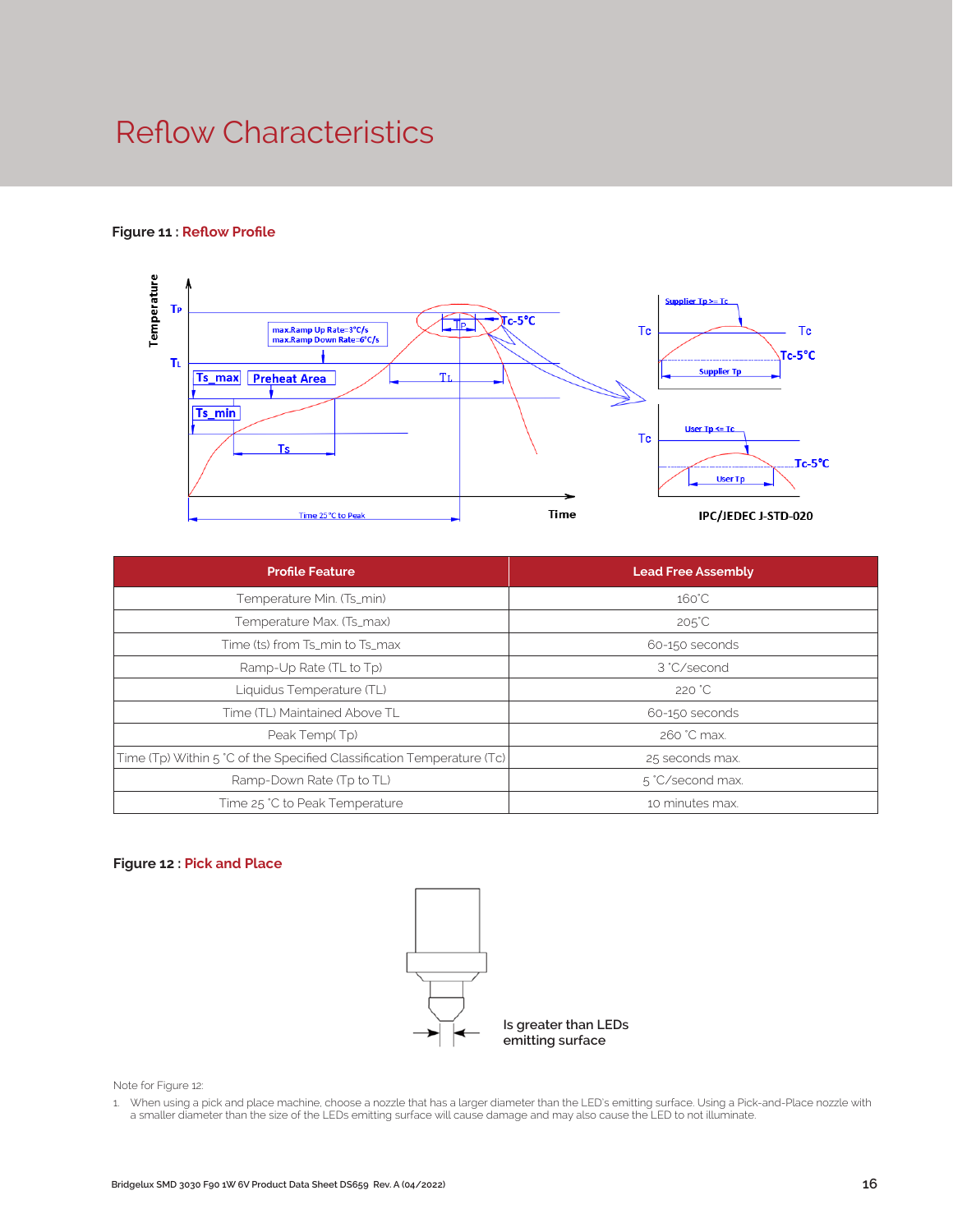

#### **Figure 13: Emitter Reel Drawings**



Note for Figure 13:

1. Drawings are not to scale. Drawing dimensions are in millimeters.

#### **Figure 14: Emitter Tape Drawings**



Note for Figure 14:

1. Drawings are not to scale. Drawing dimensions are in millimeters.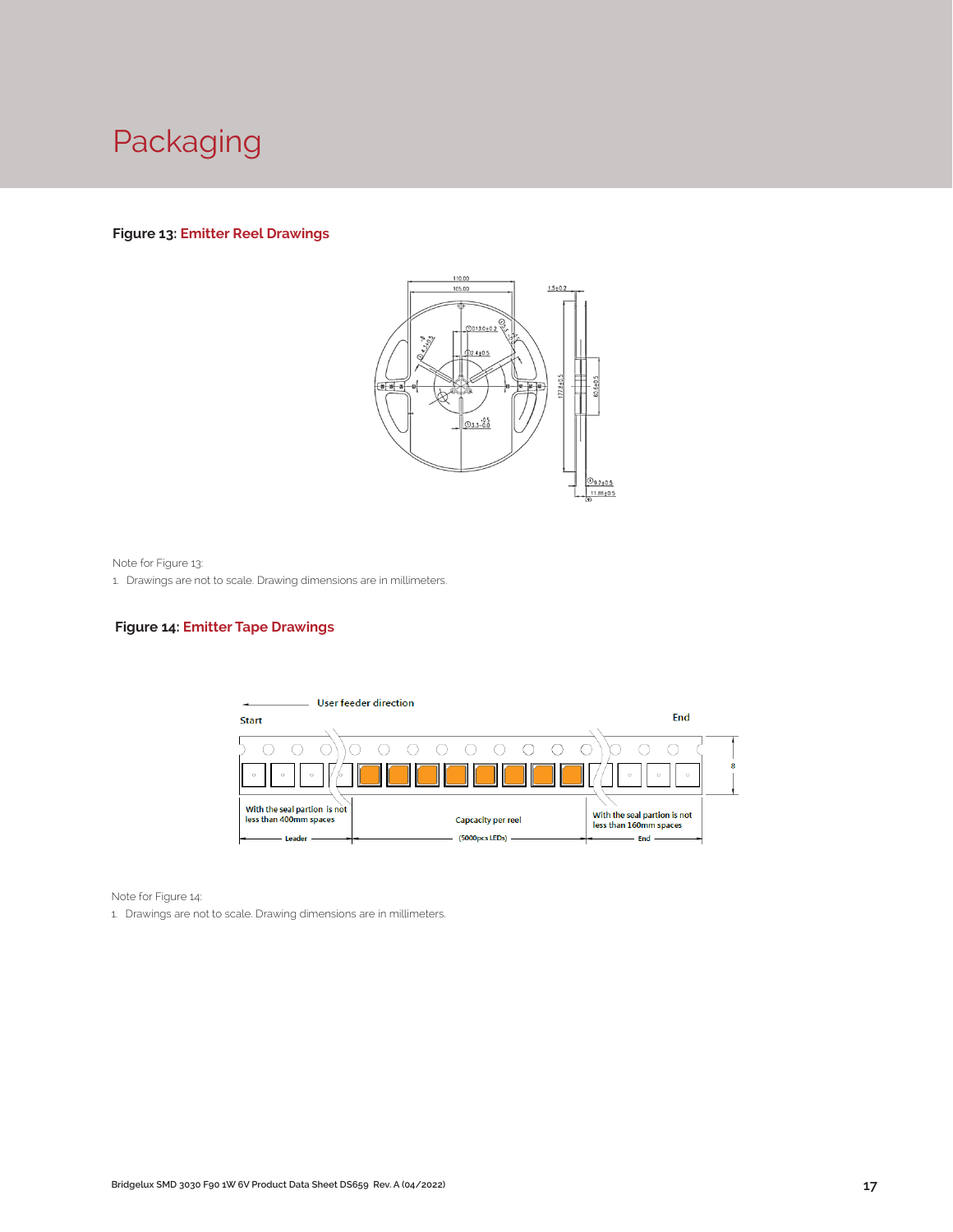# Packaging

#### **Figure 15: Emitter Reel Packaging Drawings**



Note for Figure 15:

1. Drawings are not to scale.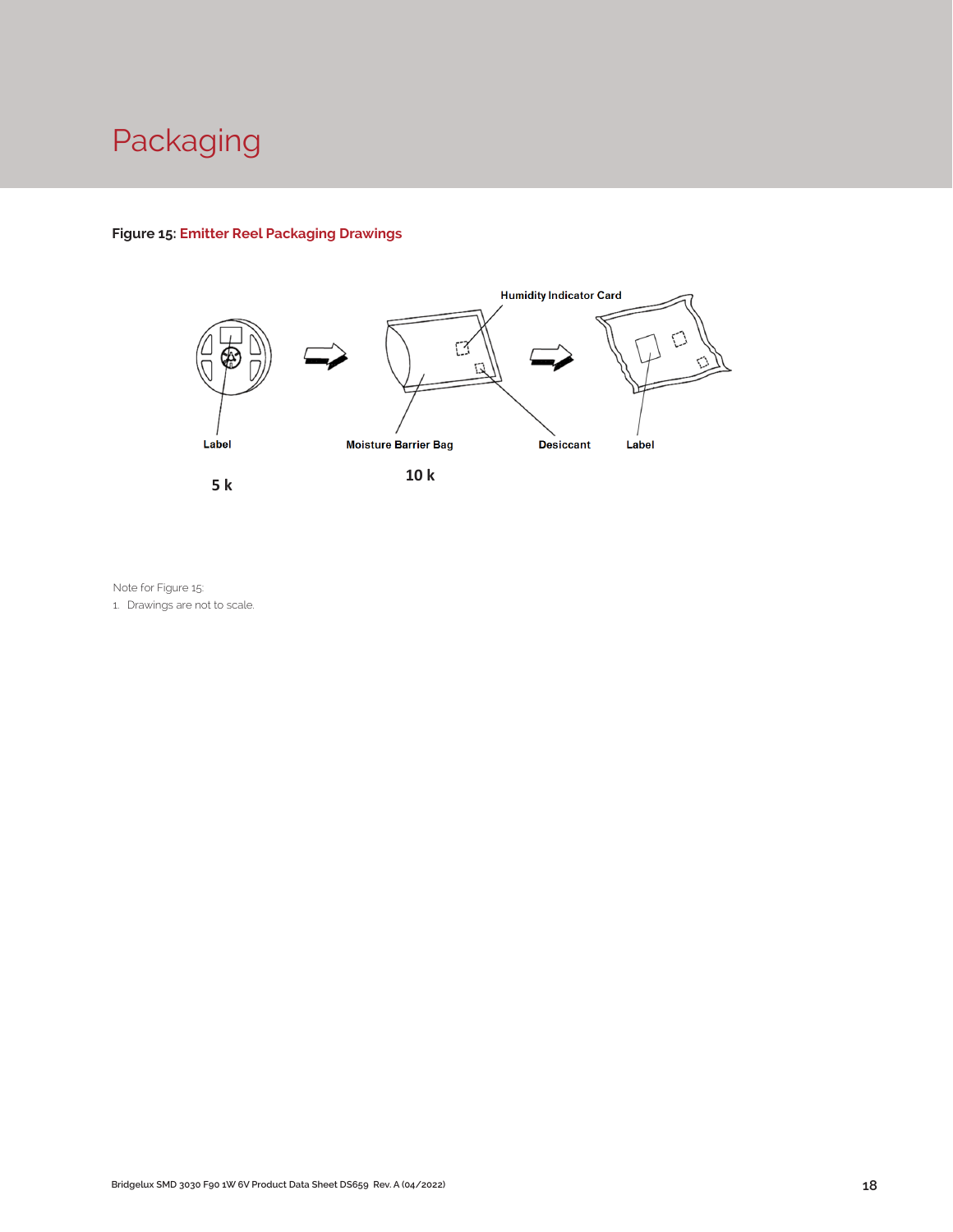# Design Resources

Please contact your Bridgelux sales representative for assistance.

### **Precautions**

#### **CAUTION: CHEMICAL EXPOSURE HAZARD**

Exposure to some chemicals commonly used in luminaire manufacturing and assembly can cause damage to the LED emitter. Please consult Bridgelux Application Note AN51 for additional information.

#### **CAUTION: EYE SAFETY**

Eye safety classification for the use of Bridgelux SMD LED emitter is in accordance with IEC specification EN62471: Photobiological Safety of Lamps and Lamp Systems. SMD LED emitters are classified as Risk Group 1 when operated at or below the maximum drive current. Please use appropriate precautions. It is important that employees working with LEDs are trained to use them safely.

#### **CAUTION: RISK OF BURN**

Do not touch the SMD LED emitter during operation. Allow the emitter to cool for a sufficient period of time before handling. The SMD LED emitter may reach elevated temperatures such that could burn skin when touched.

### **CAUTION**

#### **CONTACT WITH LIGHT EMITTING SURFACE (LES)**

Avoid any contact with the LES. Do not touch the LES of the emitter or apply stress to the LES (yellow phosphor resin area). Contact may cause damage to the emitter

Optics and reflectors must not be mounted in contact with the LES (yellow phosphor resin area).

### Disclaimers

#### **MINOR PRODUCT CHANGE POLICY**

The rigorous qualification testing on products offered by Bridgelux provides performance assurance. Slight cosmetic changes that do not affect form, fit, or function may occur as Bridgelux continues product optimization.

#### **STANDARD TEST CONDITIONS**

Unless otherwise stated, LED emitter testing is performed at the nominal drive current.